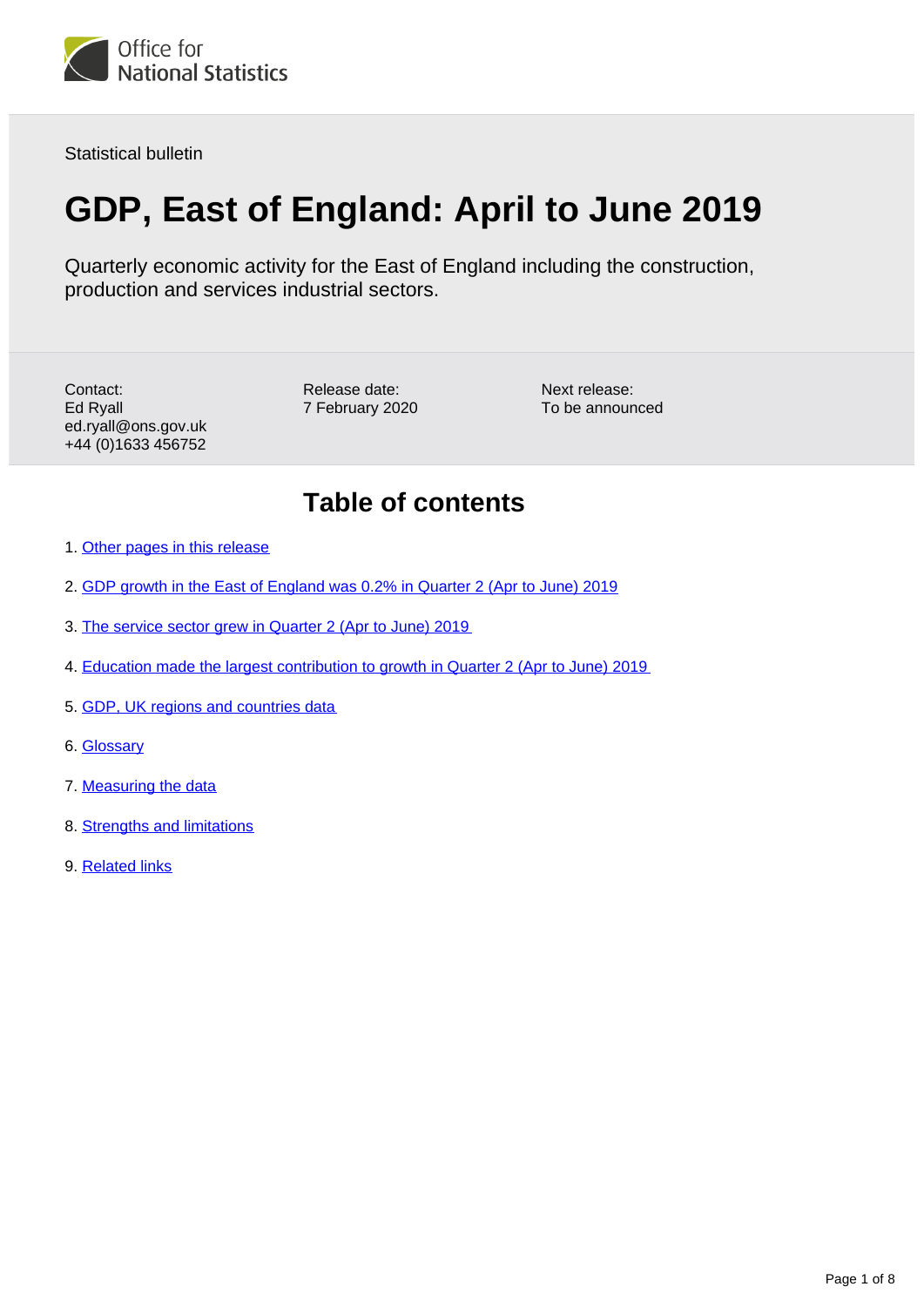## <span id="page-1-0"></span>**1 . Other pages in this release**

- [Regions of the UK](https://www.ons.gov.uk/economy/grossdomesticproductgdp/bulletins/gdpukregionsandcountries/apriltojune2019)
- [Methodology used to produce these estimates](https://www.ons.gov.uk/economy/grossdomesticproductgdp/methodologies/introducinggdpforthecountriesoftheukandtheregionsofengland)
- [GDP in the North East](https://www.ons.gov.uk/economy/grossdomesticproductgdp/bulletins/gdpnortheast/apriltojune2019)
- [GDP in the North West](https://www.ons.gov.uk/economy/grossdomesticproductgdp/bulletins/gdpnorthwest/apriltojune2019)
- [GDP in Yorkshire and The Humber](https://www.ons.gov.uk/economy/grossdomesticproductgdp/bulletins/gdpyorkshireandthehumber/apriltojune2019)
- [GDP in the East Midlands](https://www.ons.gov.uk/economy/grossdomesticproductgdp/bulletins/gdpeastmidlands/apriltojune2019)
- [GDP in the West Midlands](https://www.ons.gov.uk/economy/grossdomesticproductgdp/bulletins/gdpwestmidlands/apriltojune2019)
- [GDP in the East of England](https://www.ons.gov.uk/economy/grossdomesticproductgdp/bulletins/gdpeastofengland/apriltojune2019)
- [GDP in London](https://www.ons.gov.uk/economy/grossdomesticproductgdp/bulletins/gdplondon/apriltojune2019)
- [GDP in the South West](https://www.ons.gov.uk/economy/grossdomesticproductgdp/bulletins/gdpsouthwest/apriltojune2019)
- [GDP in the South East](https://www.ons.gov.uk/economy/grossdomesticproductgdp/bulletins/gdpsoutheast/apriltojune2019)
- [GDP in Wales](https://www.ons.gov.uk/economy/grossdomesticproductgdp/bulletins/gdpwales/apriltojune2019)
- [GDP in Scotland](https://www2.gov.scot/Topics/Statistics/Browse/Economy/PubGDP/GDP2019Q3), published by the Scottish Government
- **GDP** in Northern Ireland, published by the Northern Ireland Statistics and Research Agency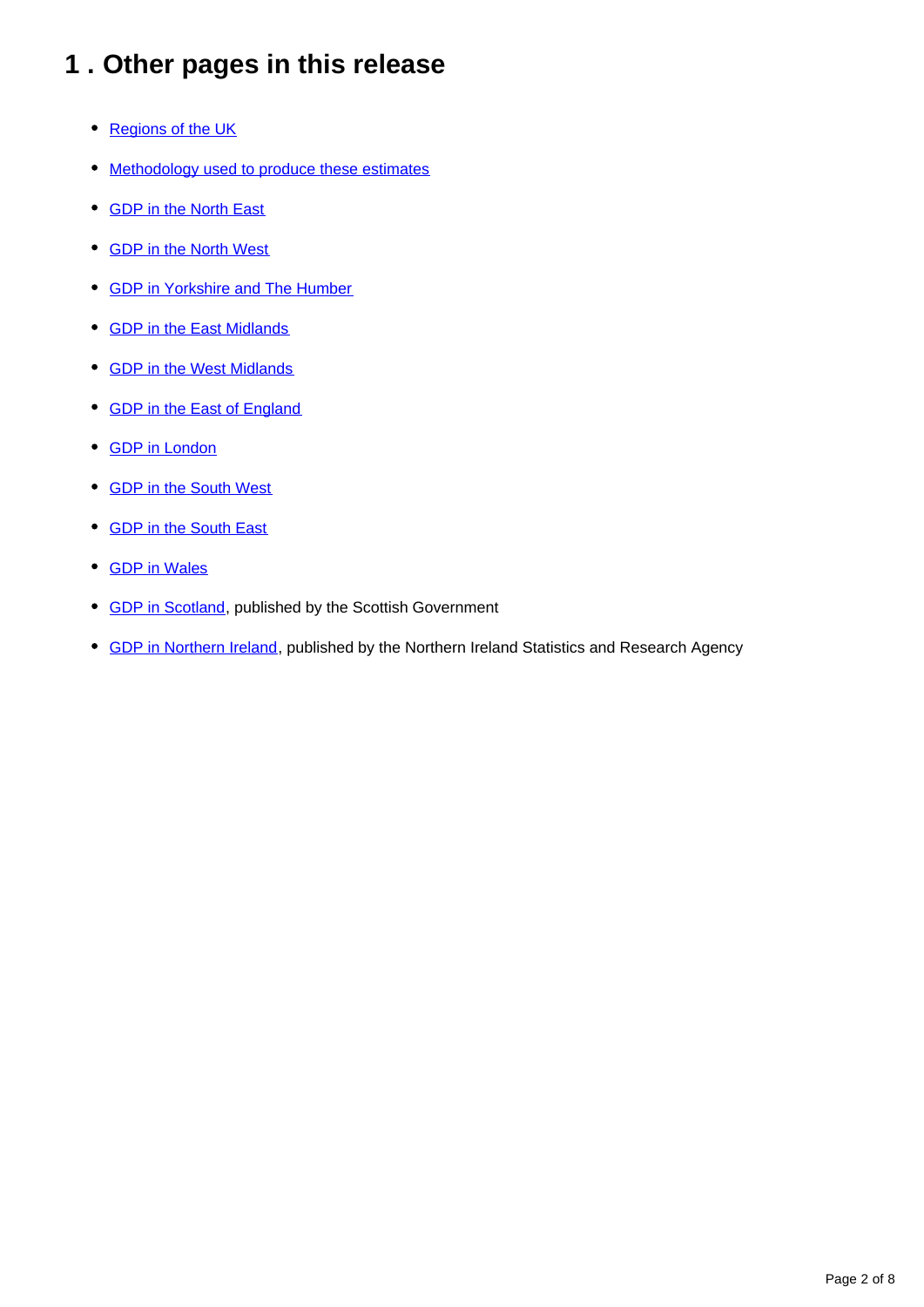## <span id="page-2-0"></span>**2 . GDP growth in the East of England was 0.2% in Quarter 2 (Apr to June) 2019**

**Figure 1: Quarter on quarter GDP growth Quarter 3 (July to Sept) 2017 to Quarter 2 (Apr to June) 2019 in the East of England**

Figure 1: Quarter on quarter GDP growth Quarter 3 (July to Sept) 2017 to Quarter 2 (Apr to June) 2019 in the East of England



#### **Source: Office for National Statistics – Regional GDP estimate**

#### **Notes:**

1. Q1 refers to Quarter 1 (Jan to Mar), Q2 refers to Quarter 2 (Apr to June), Q3 refers to Quarter 3 (July to Sept) and Q4 refers to Quarter 4 (Oct to Dec).

Gross domestic product (GDP) in the East of England had growth of 0.2% in Quarter 2 (Apr to June) 2019, while Quarter 1 (Jan to Mar) 2019 remained flat. Compared with the same quarter of the previous year, GDP fell by 0.1%.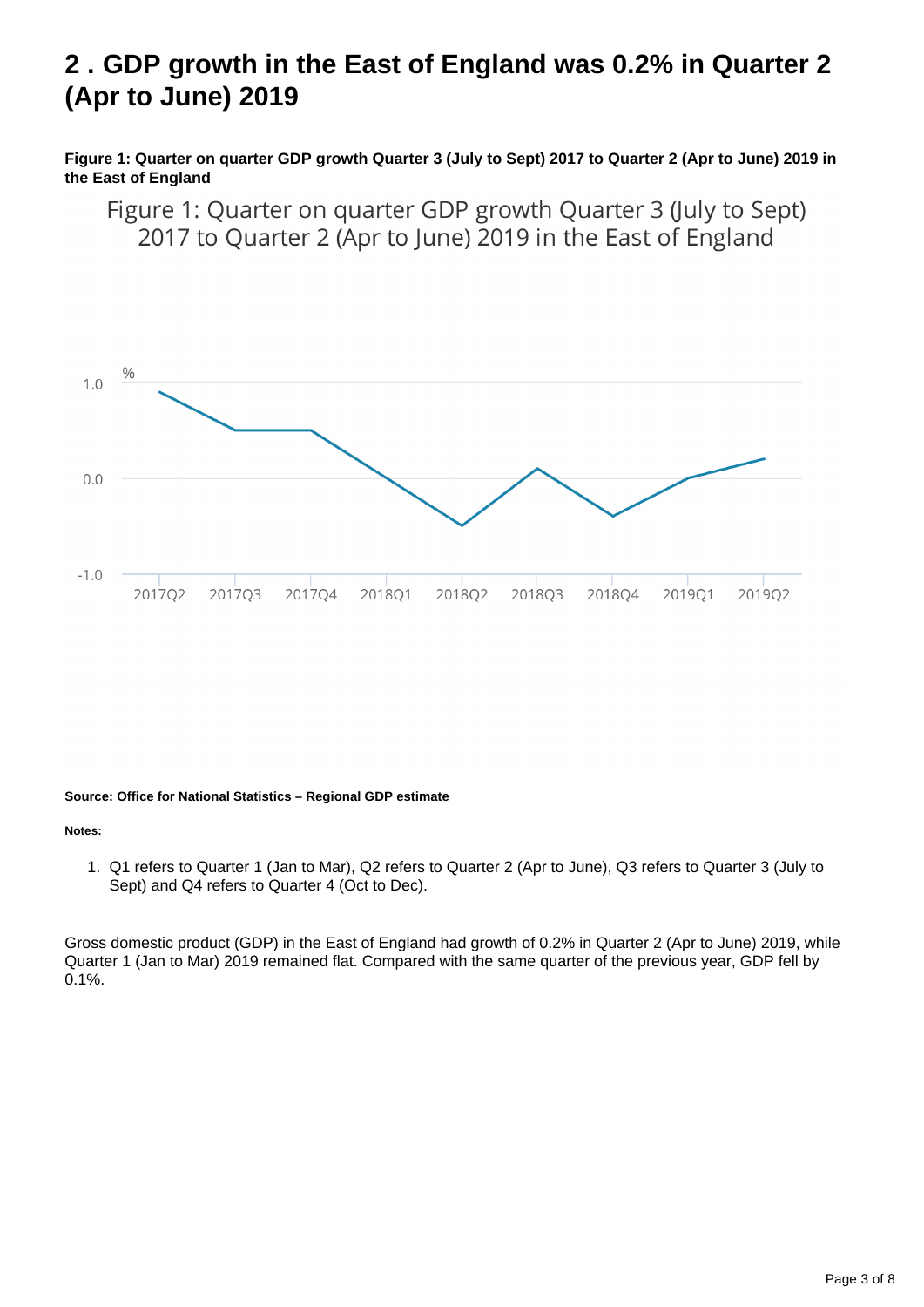### <span id="page-3-0"></span>**3 . The service sector grew in Quarter 2 (Apr to June) 2019**

#### **Figure 2: Chained volume indices (2016=100) in GDP in the East of England, between Quarter 3 (July to Sept) 2017 and Quarter 2 (Apr to June) 2019**

Figure 2: Chained volume indices (2016=100) in GDP in the East of England, between Quarter 3 (July to Sept) 2017 and Quarter 2 (Apr to June) 2019



#### **Source: Office for National Statistics – Regional GDP estimate**

#### **Notes:**

1. Q1 refers to Quarter 1 (Jan to Mar), Q2 refers to Quarter 2 (Apr to June), Q3 refers to Quarter 3 (July to Sept) and Q4 refers to Quarter 4 (Oct to Dec).

In Quarter 2 (Apr to June) 2019, the services sector grew by 0.8%, while production, construction and agriculture fell by 2.2%, 0.6% and 0.5% respectively. Compared with 2017, the services sector has remained relatively flat, while production and agriculture have shown fluctuations but growth up until 2019, when they begin to fall. Construction fell from Quarter 4 (Oct to Dec) 2017 until showing growth, briefly, in Quarter 1 (Jan to Mar) 2019.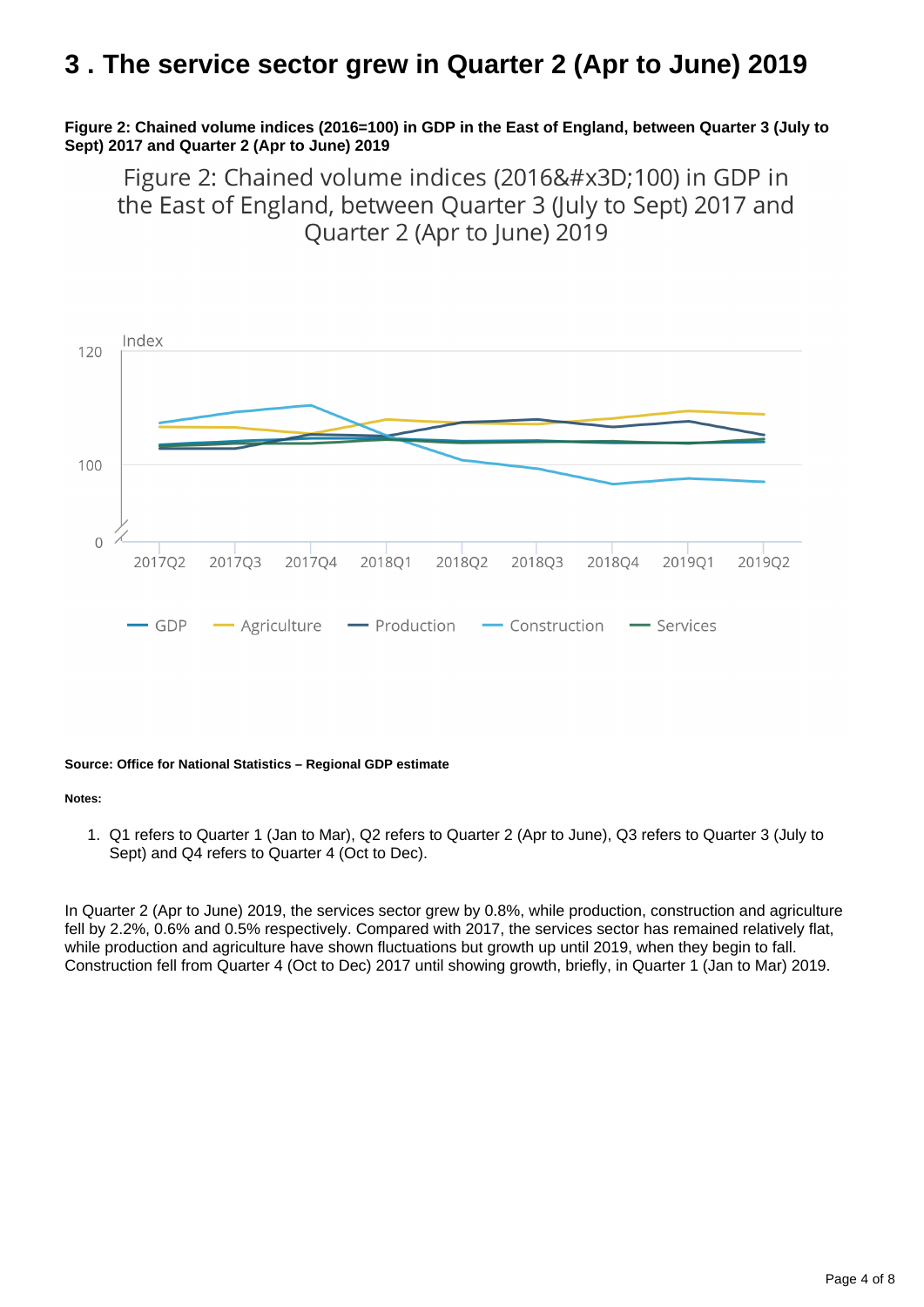## <span id="page-4-0"></span>**4 . Education made the largest contribution to growth in Quarter 2 (Apr to June) 2019**

### **Figure 3: Contributions to GDP in the East of England in Quarter 2 (Apr to June) 2019, by industry section**

Figure 3: Contributions to GDP in the East of England in Quarter 2 (Apr to June) 2019, by industry section

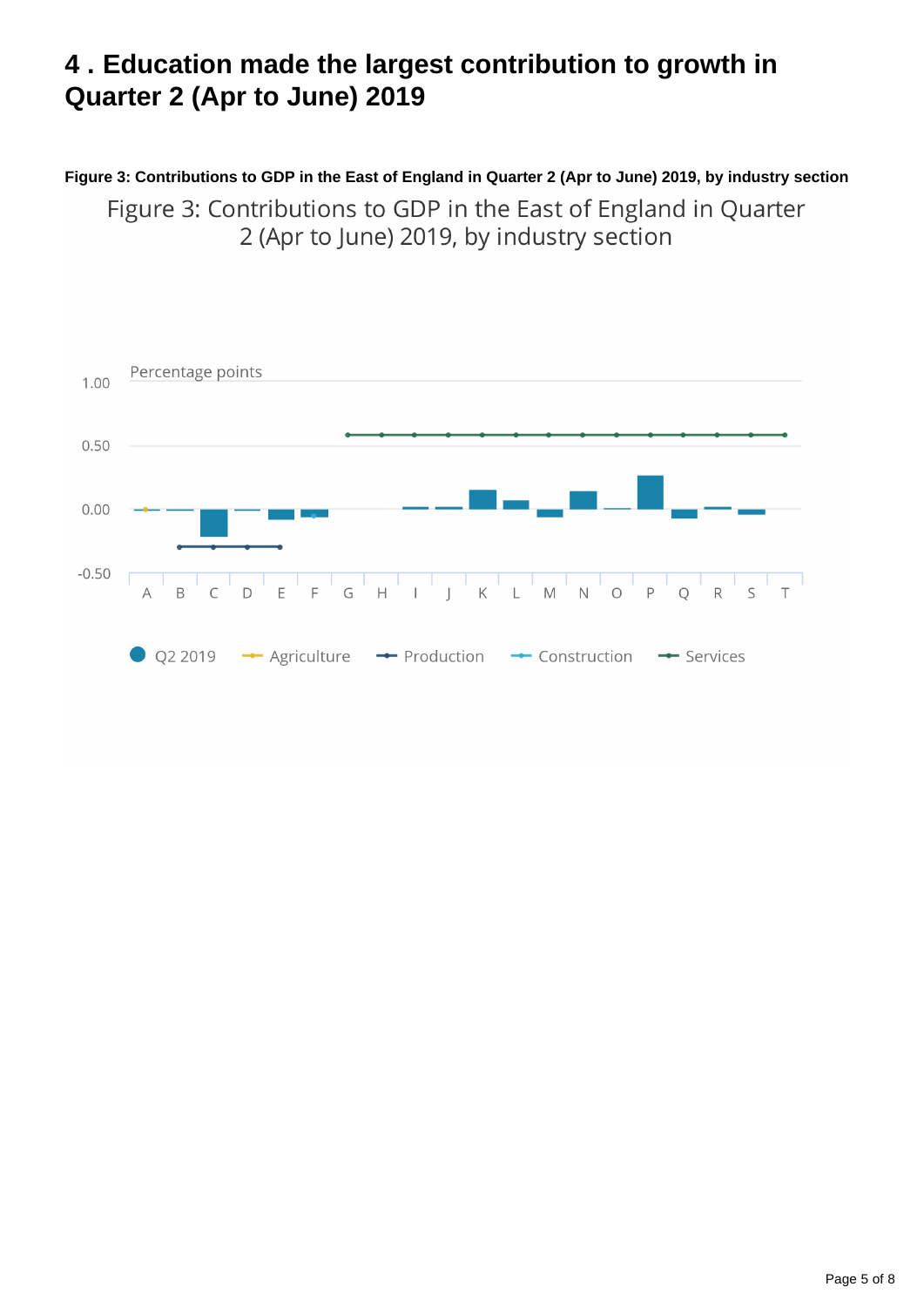#### **Source: Office for National Statistics – Regional GDP estimate**

**Notes:**

- Sector names
- A. Agriculture
- B E. Production
- F. Construction G - T. Services
- 
- Industry names
- A. Agriculture
- B. Mining and quarrying
- C. Manufacturing
- D. Electricity, gas, steam and air conditioning supply
- E. Water supply; sewerage, waste management and remediation activities
- F. Construction
- G. Wholesale and retail trade; repair of motor vehicles and motorcycles
- H. Transportation and storage
- I. Accommodation and food service activities
- J. Information and communication
- K. Financial and insurance activities
- L. Real estate activities
- M. Professional, scientific and technical activities
- N. Administrative and support service activities
- O. Public administration and defence; compulsory social security
- P. Education
- Q. Human health and social work activities
- R. Arts, entertainment and recreation
- S. Other service activities

T. Activities of households as employers; undifferentiated goods and services, producing activities of households for own use

The education industry grew by 4.8% and made the largest positive contribution to growth in the East of England, at 0.27 percentage points. Meanwhile, manufacturing fell by 1.9% and made the largest negative contribution to growth in the region, at negative 0.21. The services sector was the main contributor to gross domestic product (GDP) growth within the East of England in Quarter 2 (Apr to June) 2019, at 0.58 percentage points.

### <span id="page-5-0"></span>**5 . GDP, UK regions and countries data**

[Quarterly country and regional GDP](https://www.ons.gov.uk/economy/grossdomesticproductgdp/datasets/quarterlycountryandregionalgdp)

Dataset | Released 07 February 2020

Quarterly economic activity within Wales and the nine English regions (North East, North West, Yorkshire and The Humber, East Midlands, West Midlands, East of England, London, South East, South West).

### <span id="page-5-1"></span>**6 . Glossary**

### **GDP**

Gross domestic product (GDP) measures the value of goods and services produced in the UK. It estimates the size of and growth in the economy.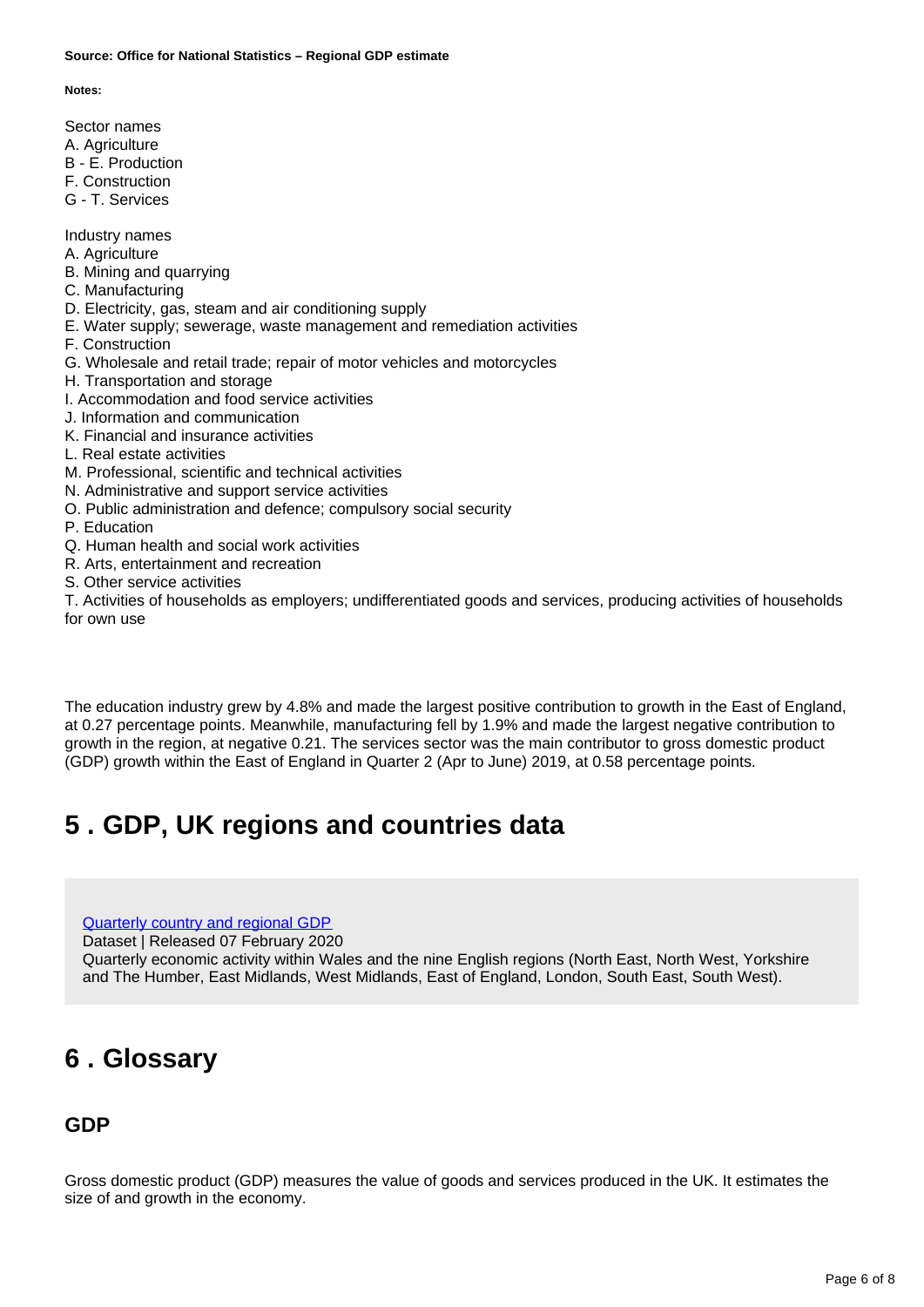### **Production**

Production is the process of combining various materials or other inputs in order to generate a product for consumption. It includes output in the manufacturing (the largest component of production), mining and quarrying, energy supply, and water supply and waste management industries.

### **Services**

Services are activities that people or businesses provide for a consumer or other businesses. The main components of the service industries are: wholesale and retail; hotels and restaurants; transport, storage and communication; business services and finance; and government and other services.

### <span id="page-6-0"></span>**7 . Measuring the data**

The main data for these estimates are turnover data from approximately 1.9 million Value Added Tax (VAT) returns. Information from the [Inter-Departmental Business Register \(IDBR\)](https://www.ons.gov.uk/aboutus/whatwedo/paidservices/interdepartmentalbusinessregisteridbr) on workplace employment allows us to apportion the VAT turnover for each business based on its employment share within a region. The quality [assurance of administrative data \(QAAD\) report for VAT turnover data](https://www.ons.gov.uk/economy/economicoutputandproductivity/output/methodologies/qualityassuranceofadministrativedataqaadreportforvalueaddedtaxturnoverdata) is available.

Other volume measure data are used where appropriate or where VAT data have insufficient coverage. A full list of other data sources is included in the [methodology article](https://www.ons.gov.uk/economy/grossdomesticproductgdp/methodologies/introducinggdpforthecountriesoftheukandtheregionsofengland).

A [detailed analysis](https://www.ons.gov.uk/economy/nationalaccounts/uksectoraccounts/compendium/economicreview/october2019) of these new data was published in the Economic Review on 21 October 2019.

Additional analysis has allowed us to now publish a longer back series. This includes data from Quarter 2 (Apr to June) 2012. This publication includes a consistent time series of growth rates and indices back to 2012; these data are consistent with the Blue Book 2019-consistent regional accounts estimates published in December 2019. We use a statistical algorithm to automatically align our datasets, to ensure consistency.

We welcome feedback and comments on this publication, including on presentation and further development of other data sources.

### <span id="page-6-1"></span>**8 . Strengths and limitations**

These data are designated as [Experimental Statistics](https://www.ons.gov.uk/methodology/methodologytopicsandstatisticalconcepts/guidetoexperimentalstatistics). These are statistics that are in the testing phase. We will continue to develop these statistics and seek users' views on their uses and needs for these data.

While the data sources and methods used in both our regional and national estimates of gross domestic product (GDP) are broadly similar, there are some clear differences. For example, in the extent to which Value Added Tax (VAT) data are used in the compliation of these estimates.

These estimates aim to produce the best estimates at a subnational level. However, the sum of the UK regions may not equal the national total, reflecting that there are some differences in data sources and methods. We have constrained our regional GDP estimates in such a way that minimises the changes to the region by industry quarterly growth rates using automated statistical methods. While the overall impact of this constraining on the regional estimates is small, we will continue to examine the impact of this method and consider options to determine which one is best suited to these data in advance of applying to be assessed as [National Statistics](https://www.statisticsauthority.gov.uk/about-the-authority/uk-statistical-system/types-of-official-statistics/).